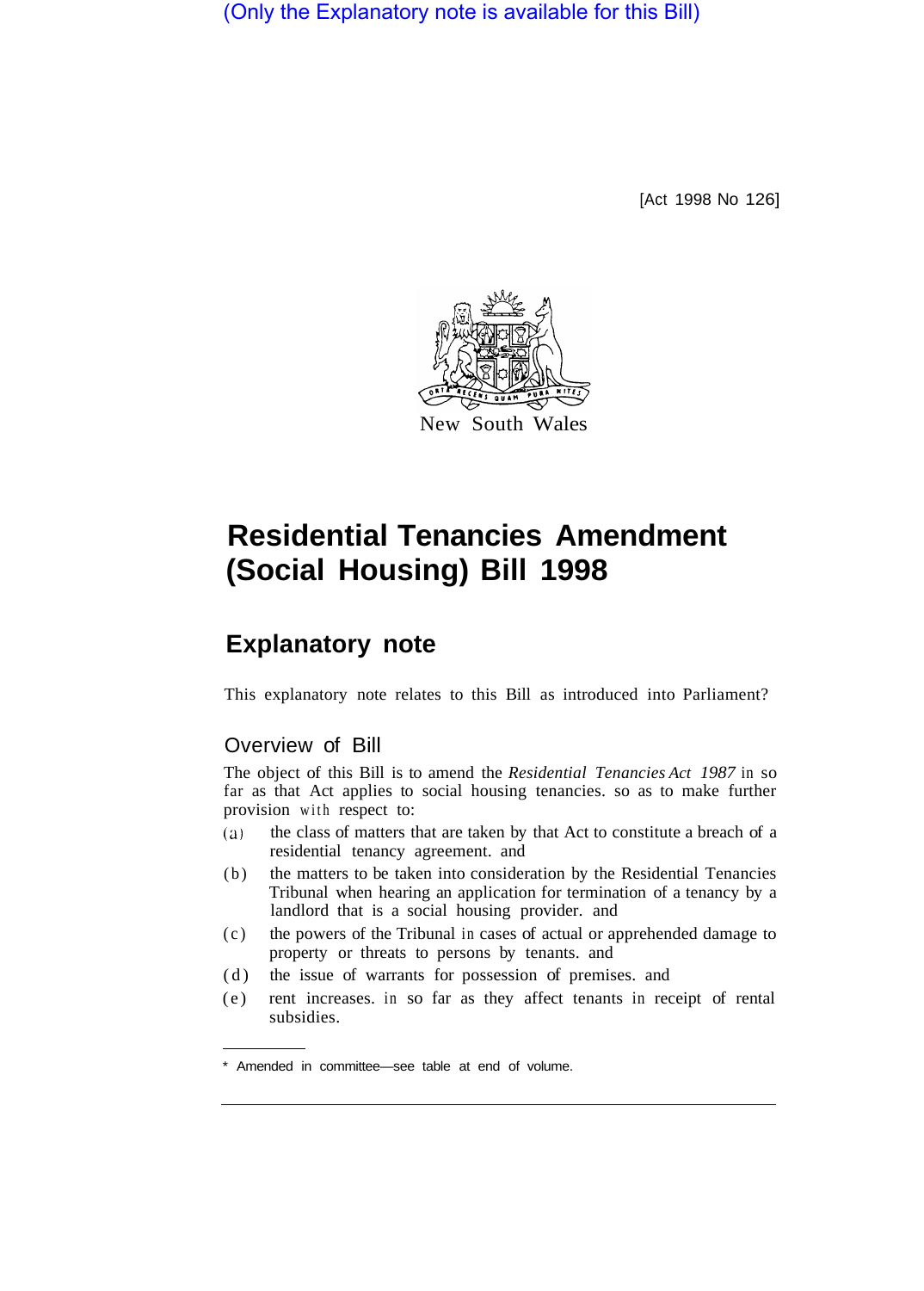Residential Tenancies Amendment (Social Housing) Bill 1998 [Act 1998 No 126]

Explanatory note

### Outline of provisions

**Clause 1** sets out the name (also called the short title) of the proposed Act.

**Clause 2** provides for the commencement of the proposed Act on a day or days to be appointed by proclamation.

**Clause 3** is a formal provision giving effect to the amendments to the *Residential Tenancies Act 1987* set out in Schedule 1.

#### **Schedule 1 Amendments**

#### **Definitions relating to social housing**

**Schedule 1 [1]** inserts definitions of *rent rebate. social housing premises*  and *social housing provider* in section 3 of the Act.

#### **Conditions of residential tenancy agreements**

Section 23 of the Act sets out certain requirements that are taken to form part of every residential tenancy agreement. so that a failure to abide by these requirements constitutes a breach of the agreement and renders the tenancy liable to termination by the Residential Tenancies Tribunal. **Schedule 1 [2]**  amends the section to provide that a tenant of social housing premises is taken to be in breach of the relevant residential tenancy agreement if the tenant. or any person occupying the premises with the tenant's consent. wilfully or negligently causes or permits damage to adjoining or adjacent property or uses any such property for the manufacture or sale of prohibited drugs.

#### **Rental subsidies**

**Schedule 1 [3]** amends section 44 of the Act to make it clear that. for the purposes of Division 2 of Part 4 of the Act (which applies to rent and rent increases), the cancellation or reduction of a rent rebate is not a rent increase, nor is it a reduction or withdrawal of any aspect of ancillary provision made by the landlord in connection with a tenancy. It is made clear. as a consequence, that the Tribunal has no jurisdiction to adjudicate disputes that are essentially just disputes about rental subsidies.

Explanatory note page 2